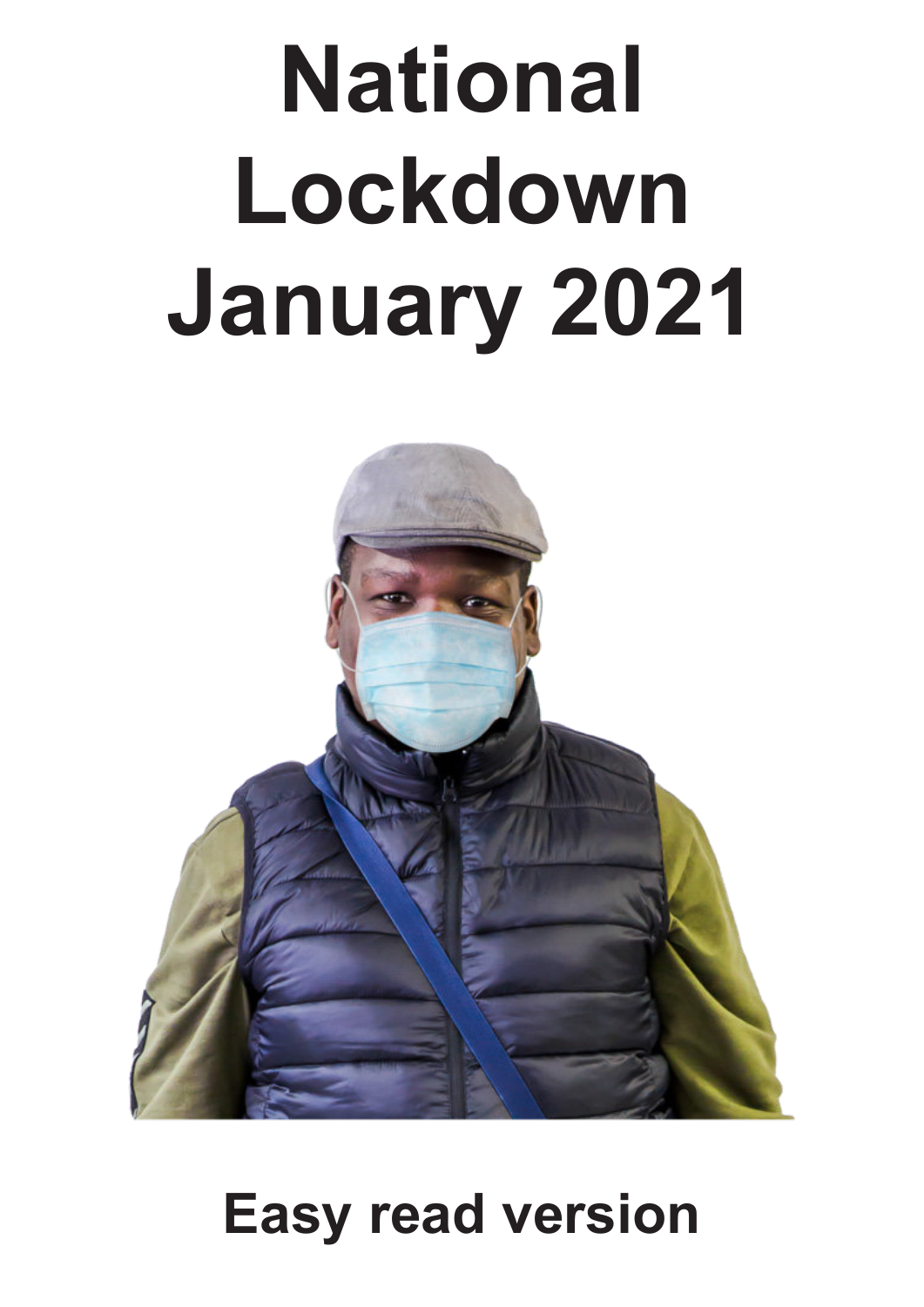

On Monday 4th of January Boris Johnson, our Prime Minister, made an announcement.



He said lots more people are getting coronavirus all over the country.

There is a new strain of the virus which is spreading a lot quicker. We must now all stay at home to protect the NHS and save lives.



There are some new rules which we must follow straightaway.

These new rules will be the law.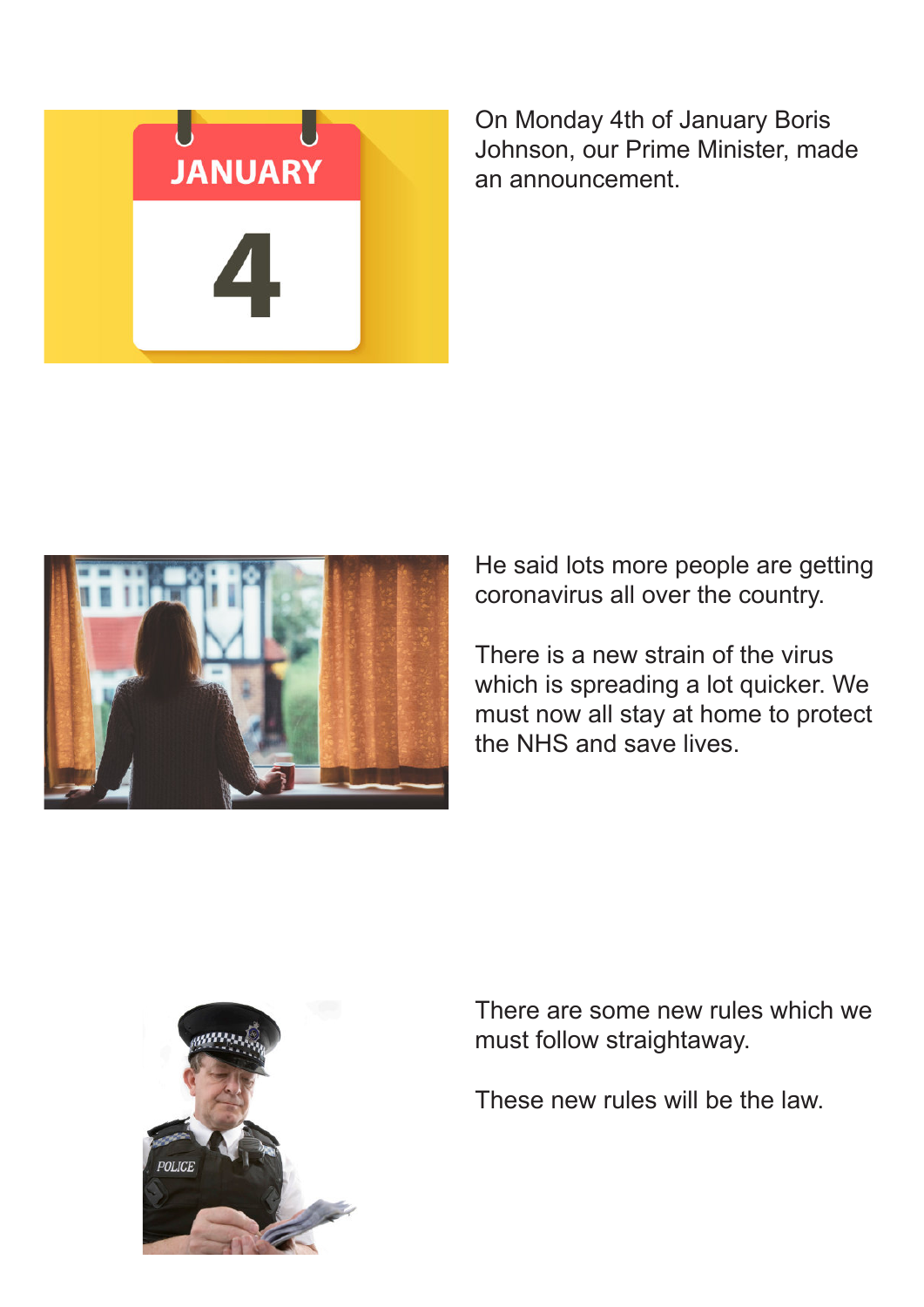## **Leaving home**









You must only leave your home to:

- Go shopping for things you really need like food or medicine
- Go to work if you cannot work from home. This could be because you are a nurse, police officer, care worker and others
- To exercise outside once a day. You must only do this with people you live with or one other person that you don't live with
- To meet your support bubble
- To get medical help like going to a doctor or hospital appointment that you really need to
- To stay safe from harm like domestic abuse
- To go to school or childcare if you are allowed to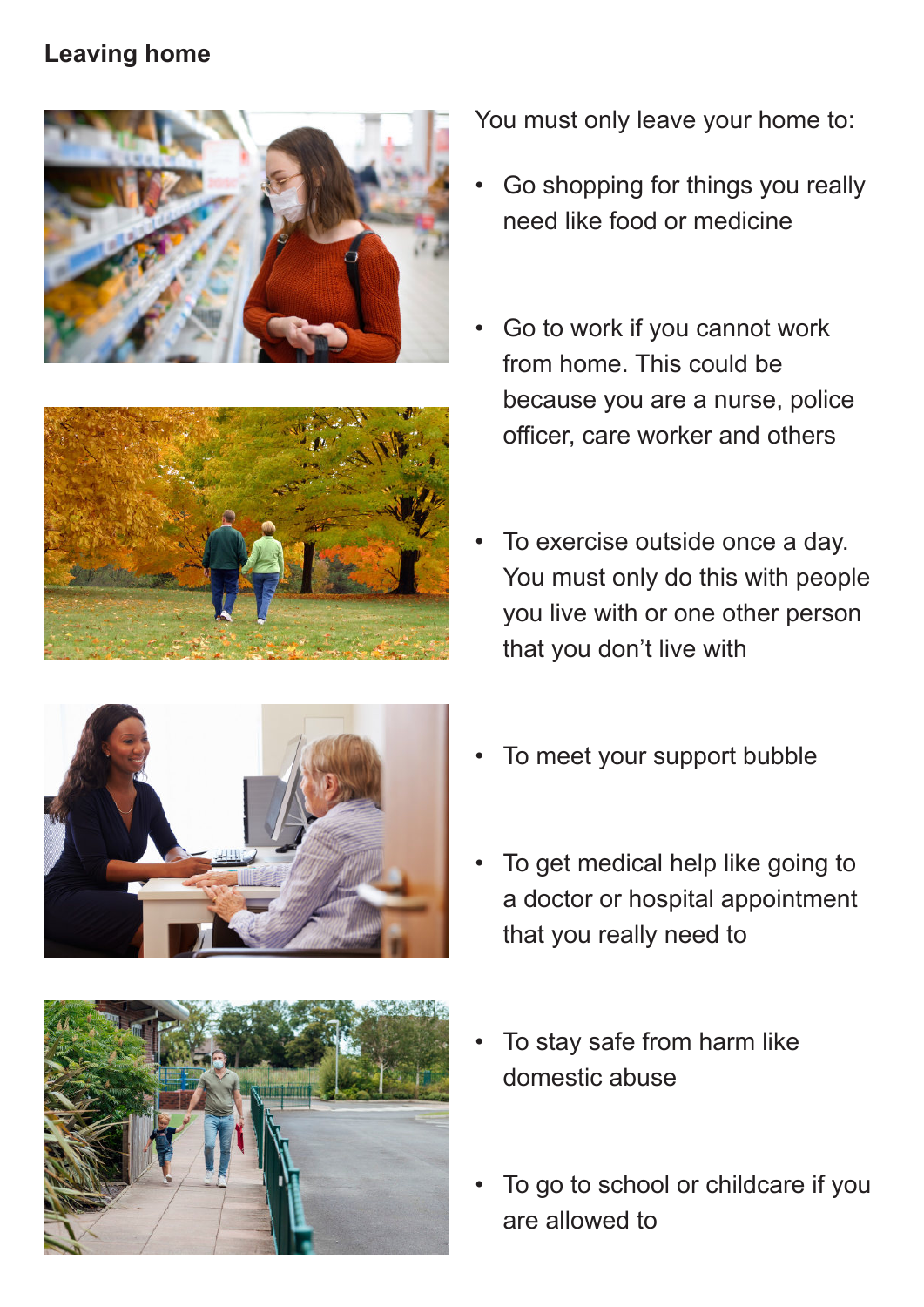## **Meeting others**



You must not leave your home to meet with people you do not live with

You must not go to anyone's house or have anyone in your house who does not live with you.



You can still have your support bubble if you are allowed to.

You can find out about support bubbles by looking on our website: www.btm.org.uk



If you have a health condition that could make you very ill if you catch coronavirus you should stay at home as much as possible.

This is called being extremely clinically vulnerable.



You should not go to the shops or any other public places where there might be lots of other people.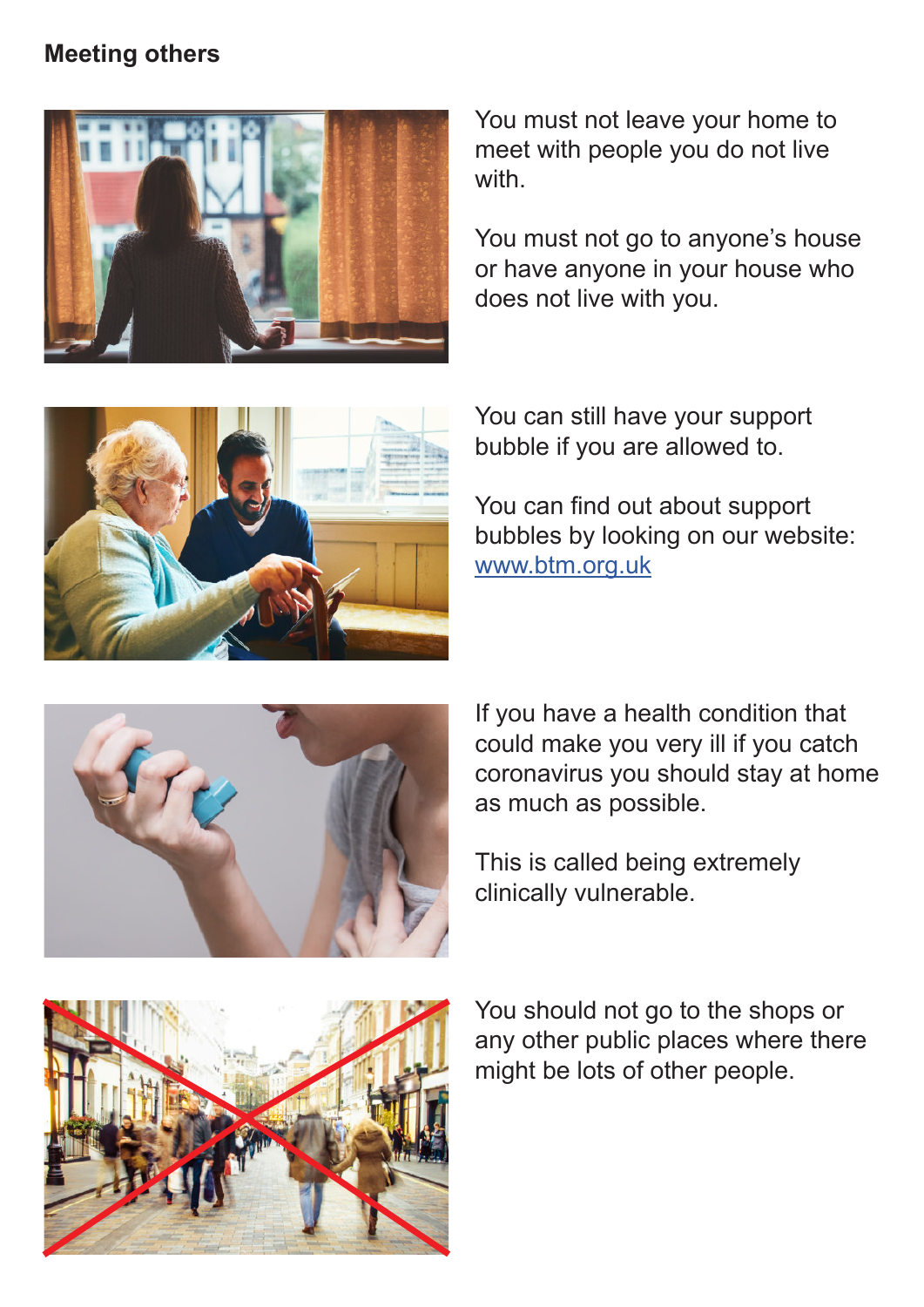

If you need help or support with things like food shopping or picking up medicines please go to: www.nhsvolunteersresponders.org.uk



If you need support a bit quicker and you live in the Bradford district please call 01274 431000

Our team can take your call Monday to Friday between 9am and 6pm.





We can help with things like:

- Helping if you feel lonely
- Getting you a supermarket delivery slot
- Putting you in touch with a food bank
- Referring you for help with any benefits you might be able to get or for advice about money
- Dog walking if you can't leave your home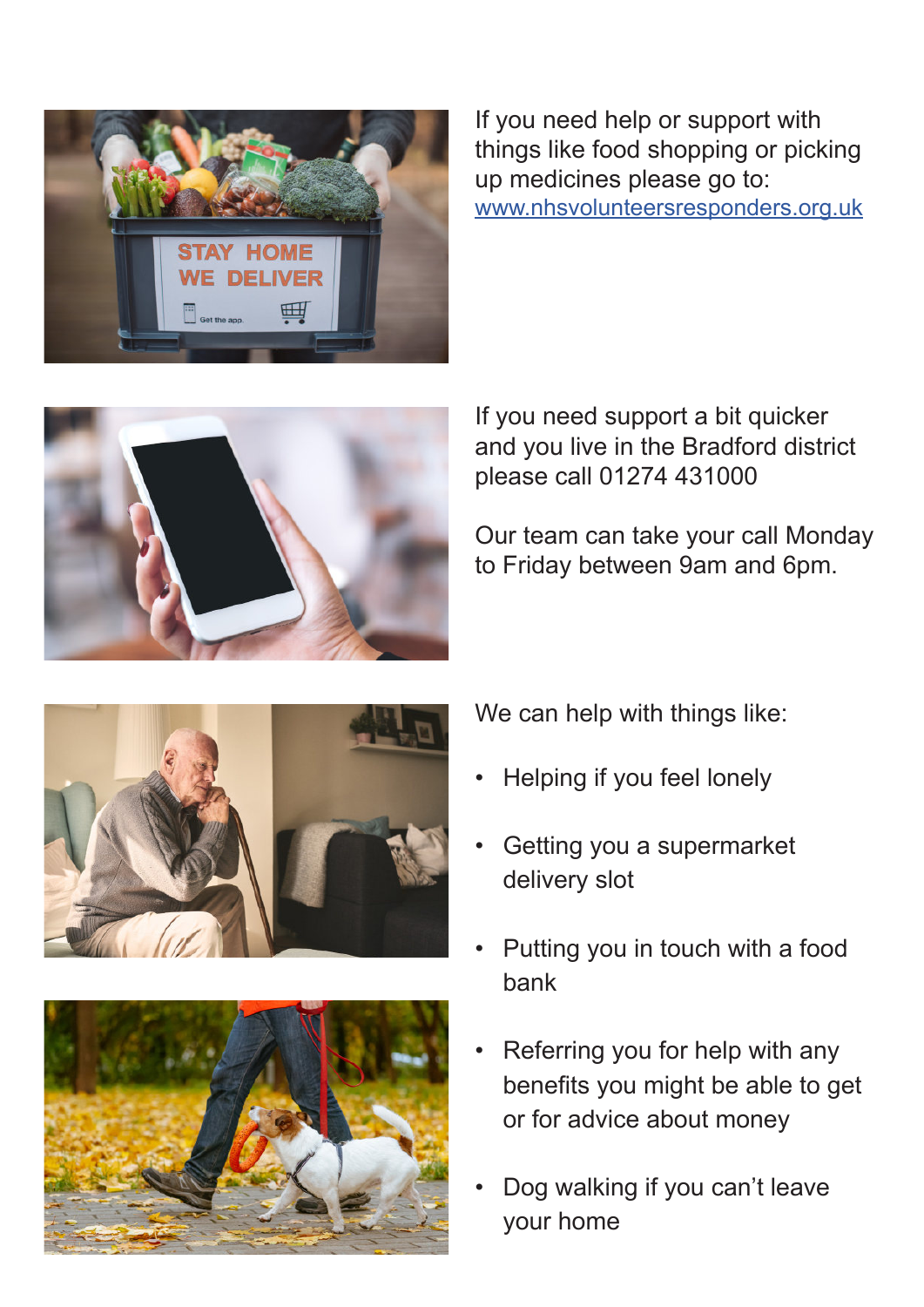

The main symptoms of coronavirus are a new cough, a high temperature and loss of taste or smell. If you get these symptoms you should stay at home and get a test as soon as possible. You can get a test at:

www.gov.uk/get-coronavirus-test



Remember you must still wash your hands often for at least 20 seconds.

This is as long as singing the happy birthday song twice.

Stay 2 metres or 3 large steps away from people.





Wear a face covering in shops, supermarkets, on public transport and any other indoor spaces.